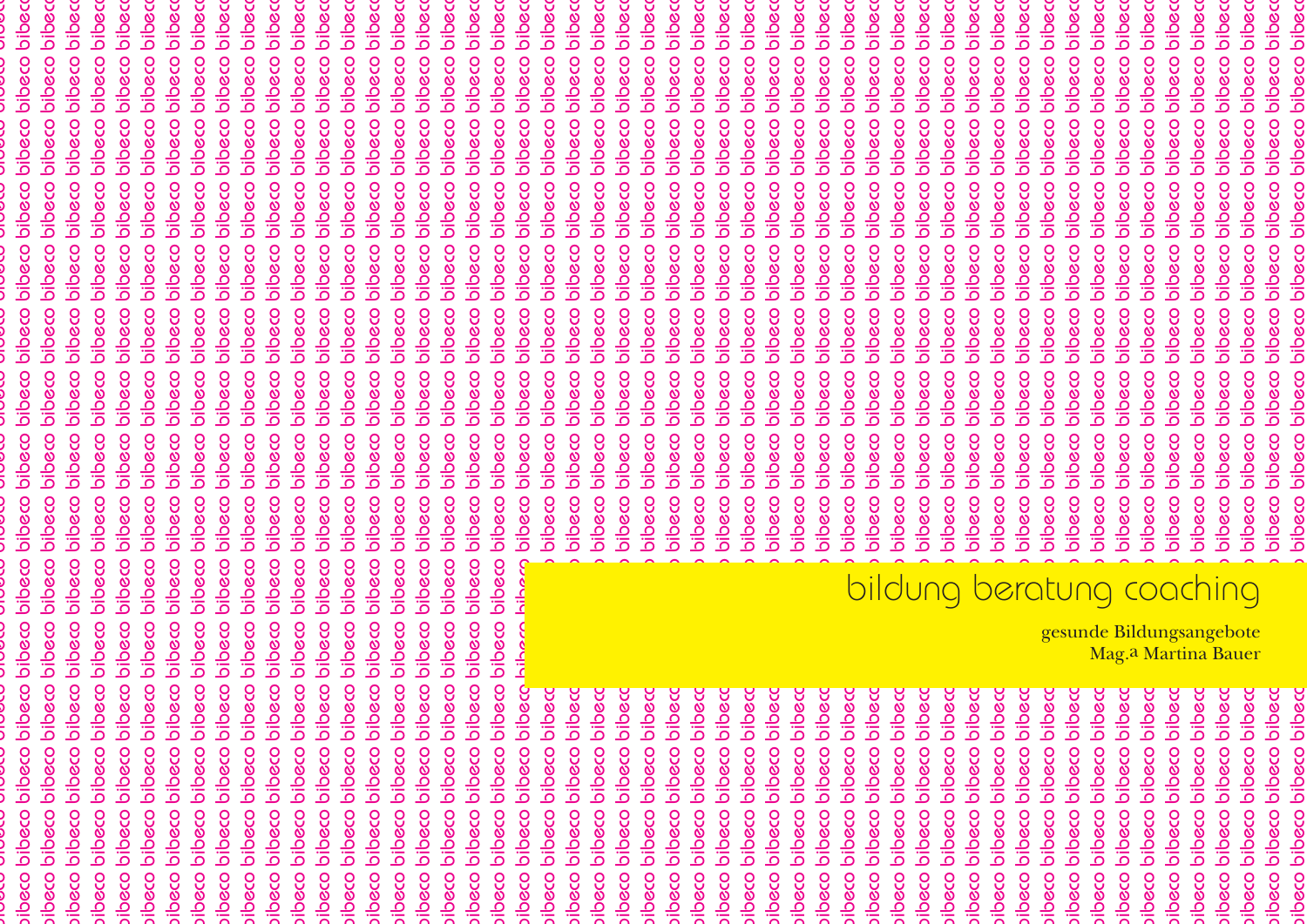# bildung<br>beratung<br>coaching

gesunde Bildungsangebote

Mag. a Martina Bauer

Haydngasse 3/17 A-1060 Wien Mobil +43 [0]676/ 900 46 95 martina.bauer@bibeco.at www.bibeco.at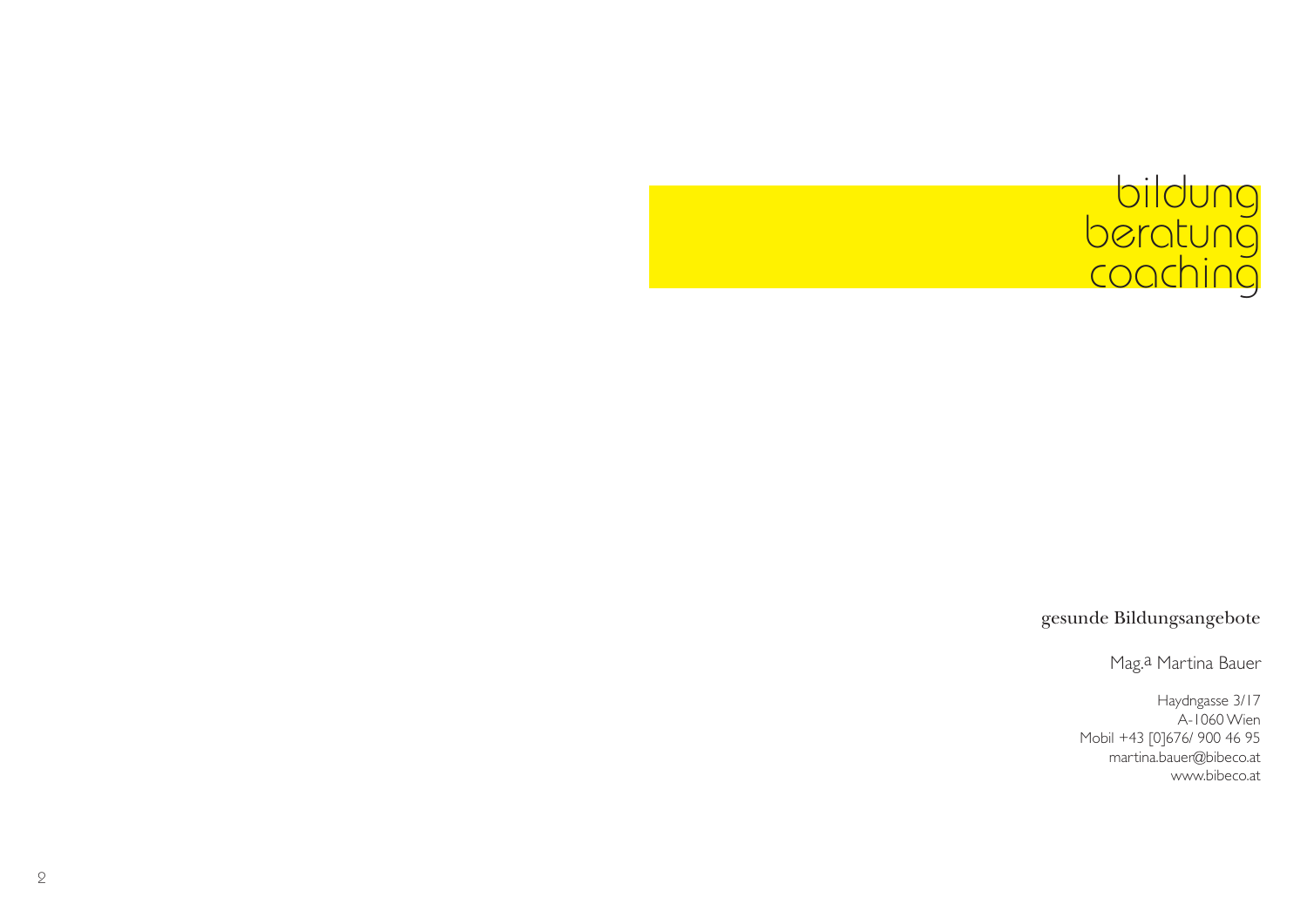## bibeco

Bildung ist ein zentraler Bestandteil unseres Alltags. Immer mehr Institutionen und Unternehmen sehen eine freiwillige Weiterbildung als Maßnahme der Weiter-Qualifizierung ihrer MitarbeiterInnen. Gleichzeitig erkennen auch immer mehr ArbeitnehmerInnen selbst, wie wichtig es ist, sich persönlich und beruflich, weiter zu bilden.

Mit den Maßnahmen der Weiterbildung wird immer öfters auch ein Stück Arbeits(platz)- bzw. Psychohygiene und betriebliche Gesundheitsvorsorge geleistet. Maßnahmen, deren Auswirkungen privat wie **a**ruflich Platz finden und wirken.

einführung Das Personal im Gesundheits-, Sozial- und Das Personal im Gesundheits-, Sozial- und Das Personal im Gesundheits-, Sozial- und Das Personal im Gesundheits-, Sozial- und Das Personal im Gesundheits-, Sozial- und D

Stress, Gesundheitsrisiken und Konflikte sind im Arbeitsalltag bekannte Phänomene. Die stärksten Belastungen resultieren für die Betroffenen dabei aus

- der Betreuung und Begleitung von PatientInnen/KlientInnen/Angehörign
- nicht bearbeiteten Teamkonflikten
- eigenen Unsicherheiten betreffend persönlicher und fachlicher Qualifizierung sowie der laufenden Arbeitsprozesse und -organisationen
- zunehmender Arbeitsüberlastung
- ungelösten bzw. nicht angesprochenen Autoritätskonflikten

Da ich selbst in diesen Feldern tätig war sind mir die Bedürfnisse und Anliegen der Betroffenen wie auch der Beteiligten bekannt. Dabei steht für mich das psychische wie auch physische Gleichgewicht von Menschen und Institutionen im Fokus aller Maßnahmen einer bedürfnis- und anforderungsgerechten Weiterbildung.

#### Übergeordnete Ziele jeder Maßnahme sind:

- der Erwerb von neuen Kenntnissen und Fähigkeiten auf kognitiver, emotionaler Ebene sowie auf der Handlungsebene
- ein besserer Umgang mit belastenden Situationen
- die Erhöhung der Arbeitszufriedenheit sowie der Selbstzufriedenheit am Arbeitsplatz.

#### Methodiken, die den Theorieinput begleiten:

Selbsterfahrung, Selbstreflexion, Wahrnehmungsübungen, praktische Übungseinheiten, Einzel-, Klein- und Großgruppenarbeiten, Rollenspiel.

Mein Wissen und meine Erfahrungen fließen seit lahren in meine - auch individuellen bzw. unternehmens- und institutsindividuellen - Bildungsangebote ein. Diese darf ich Ihnen in einem Folder gebündelt vorstellen. Ich freue mich auf Ihre Kontaktaufnahme und eine gemeinsame Arbeit.

Martina Banc

Martina Bauer



"DER MENSCH WIRD AM DU ZUM ICH." Martin Buber (1878 - 1965)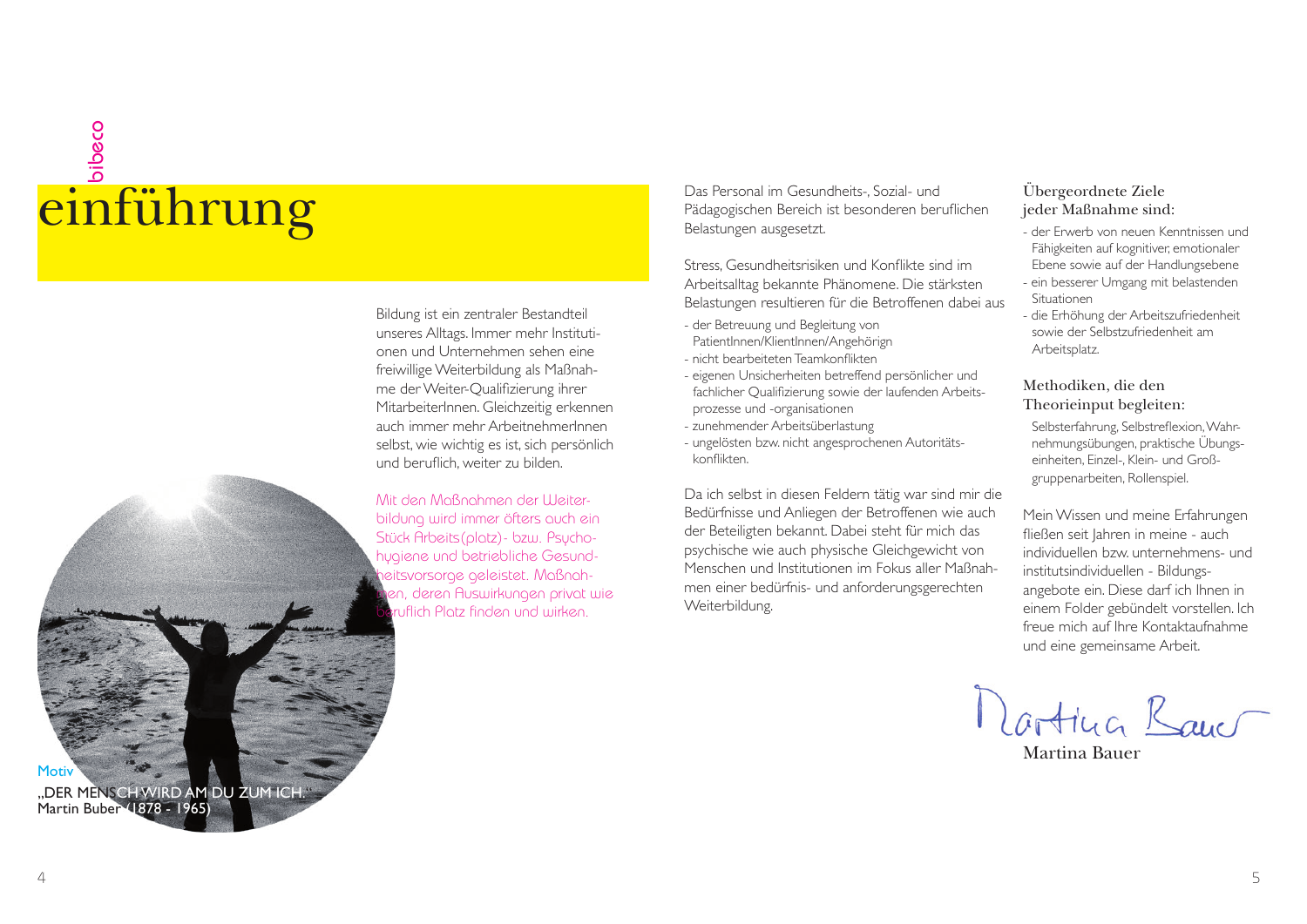### erbale und reale Belästigungen und Übergriffe - Werbale und reale Belästigungen und Übergriffe - Werbale und reale Belästigungen und Übergriffe - auch von KollegInnen - gehören zum Alltag vieler Mädchen und Frauen. Frauen bibeco

**Selbstbewusst Selbstbehauptet** Selbstbestimmt

#### **Workshops**

EMPOWERMENTDauer: 2 Tage (16 UE)

SELBSTBEHAUPTUNG – SELBSTBEWUSSTSEIN – SELBSTVERTEIDIGUNGDauer: 2 Tage (16 UE)

#### Seminare

**GEWALTPRÄVENTION** Dauer: 2 Tage (16 UE)

Gerne biete ich auf Wunsch auch individuelle WS, SE betreffend SELBSTBEWUSST - SELBSTBEHAUPTET - SELBSTBESTIMMT mit den Basics des Empowerment an.

fährdet, an ihrem Arbeitsplatz und in Ausübung ihres Berufes Gewalt zu erfahren.

Selbstbestimmung und -verteidigung beginnen dort, wo Blicke, Worte und Berührungen die Integrität eines Mädchens/einer Frau verletzen. Eine sinnvolle Selbstverteidigung für Mädchen und Frauen darf sich deshalb nicht auf einige wenige Techniken für den vermeintlich typisch nächtlichen Überfall beschränken.

Dieser Kurs trägt dazu bei, das Selbstvertrauen und das Selbstbewusstsein der TeilnehmerInnen zu stärken bzw. zu festigen und bietet konkrete Handlungsschritte für den tatsächlichen Übergriff an. Zum Beispiel die Technik "DREHUNGEN". Diese wurde von Frauen für Frauen entwickelt und dient der Prävention und Abwehr verbaler, physischer und psychischer Gewalt. Sie baut primär auf den eigenen vorhandenen Kräften und Potenzialen auf und basiert darüber hinaus auf gruppendynamischen, psychologischen und feministischen Erfahrungen und Kenntnissen. Die Körpertechnik stammt aus dem asiatischen Raum; dabei werden Hebel-, Kraftableitungs- und Ausweichtechniken bewusst und gezielt geübt und umgesetzt.

#### Themen diesesWeiterbildungsangebots sind:

- das Artikulieren und Sichtbarmachen der Ängste von Mädchen und Frauen sowie ihrer individuellen Betroffenheit
- das Erkennen und Anwenden präventiver Strategien im Zusammenhang mit Grenzverletzungen/Gewalt
- die Bearbeitung von Problemen im psychosozialen Lebensumfeld
- die Thematisierung gesellschaftlicher und struktureller Gewalt
- Eigenverantwortung sehen und wahrnehmen.

#### Übergeordnete Zielsetzungen:

- positive Auseinandersetzung und Bewältigung alltäglicher Gewalt (Belästigung am Arbeitsplatz, Rollenklischees)
- Erarbeitung physischer und psychischer Selbstbewusstseins-, Selbstbehauptungsund Abgrenzungstechniken
- Kennenlernen, Artikulation und Akzeptanz der eigenen Grenzen
- Wissen und Bewusstsein eigener Stärke und Kräfte sowie der eigenen Körpersprache, der Haltung und ihrer Wirkungsweisen
- gezielte Verteidigungstechniken bei körperlichen Angriffen
- gewaltfreie Abgrenzungstechniken
- lebensrettende Techniken.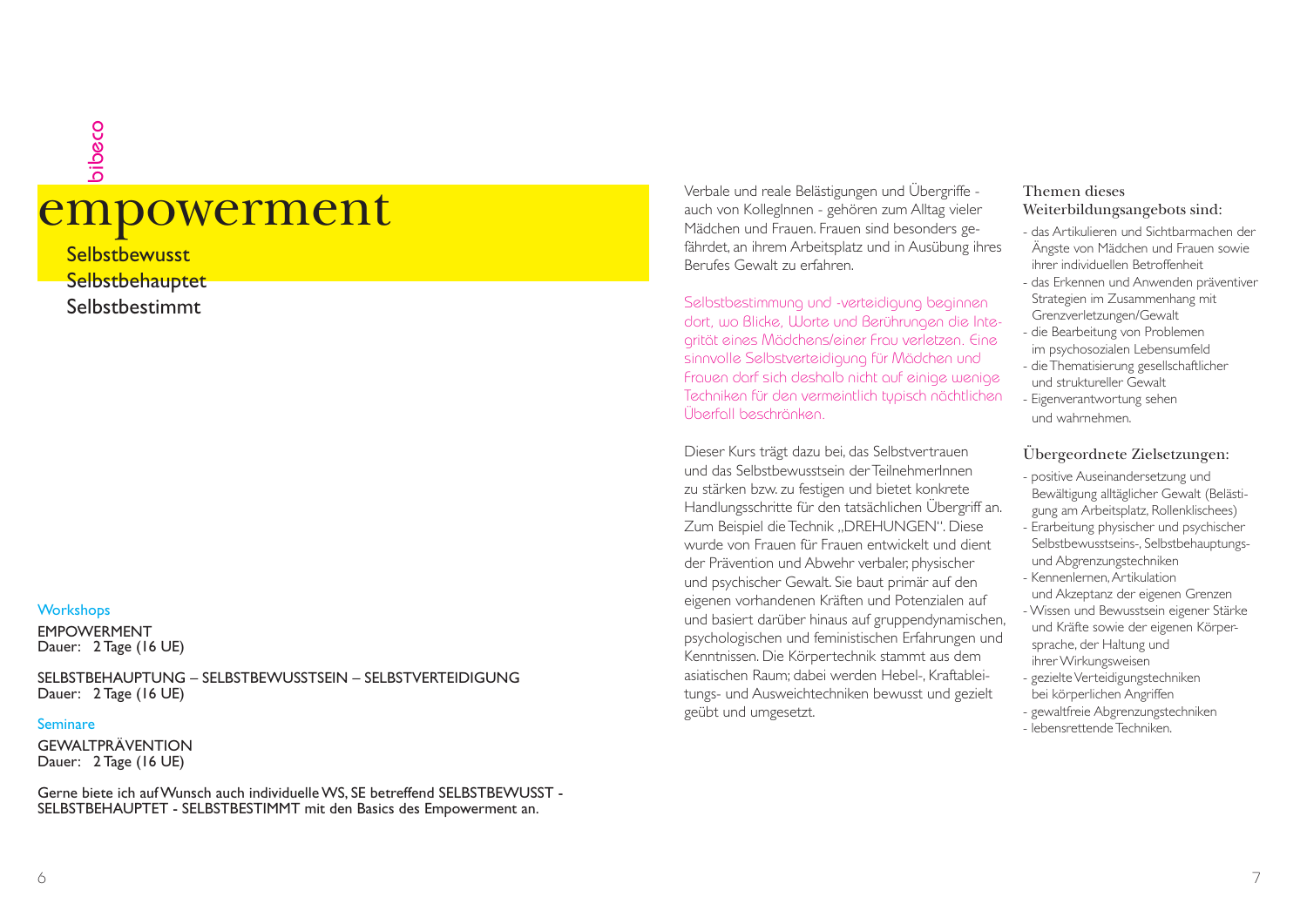### Konfliktmanagement Forumtheater ist eine Lösungssuche und Forumtheater ist eine Lösungssuche und der Enterdrückungs- und/oder Konfliktsituation. Diese Techbibeco

**Forumtheater** 

#### **Workshops**

FORUMTHEATER - "Zu spielen ist der beste Weg etwas zu sagen" Dauer: 2 Tage (16 UE)

FORUMTHEATER - ..So ein Theater" Dauer: 2 Tage (16 UE)

KONFLIKTMANAGEMENT - "Immer die Wickel im Team" Dauer: 2 Tage (16 UE)

KONFLIKTMANAGEMENT - "Konflikte konstruktiv managen" Dauer: 2 Tage (16 UE)

KONFLIKTMANAGEMENT - ..Gewaltfreie Kommunikation" Dauer: 2 Tage (16 UE)

Gerne biete ich auf Wunsch auch individuelle WS, SE betreffend KONFLIKTMANAGEMENT mit den Basics des Konfliktbearbeitung an. nik wurde vom Brasilianer Augusto Boal aufgrund der politischen Situation in Südamerika entwickelt und wird auch Theater der Unterdrückten genannt.

In Europa findet Unterdrückung, Ohnmacht und Machtungleichgewichtung auf subtilere Art und Weise Eingang in den beruflichen wie auch privaten Alltag. Das bedeutet, dass Machtverhältnisse und -strukturen wesentlich schwieriger zu erkennen bzw. zu durchschauen sind.

Diese Form der Weiterbildung bedeutet Auseinandersetzung mit einer konkreten Lebens- bzw. Konfliktsituation und ist zugleich Probe, Analyse sowie Suche nach einer adäquaten und individuellen (Auf)Lösung. Dabei müssen die Betroffenen selbst zu Wort kommen und aktiv werden. Nur sie kennen und können ihre konkrete Situation und Sichtweise aufzeigen sowie im Forumtheaterspiel Handlungen erprobend entwickeln, die sie zur Freiheit, zu einer Lösungsmöglichkeit(en) ihrer individuell konkreten Lebenssituation führen.

Diese Theatertechnik ist eine kreative Spielform. Sie richtet sich an alle Personen, die sich mit ihrem Alltag bewusst auseinandersetzen und eventuelle Missstände verändern wollen. Die aufgeworfenen Themen werden von der Gruppe eingebracht und bearbeitet bzw. wird auch das Forum der ZuschauerInnen aktiv in den Arbeits- und Lösungsprozess miteinbezogen.

#### Das Forumtheater steht für:

- erlebte Betroffenheit in Form einer Theaterszene aufzuzeigen und "neu" kennen zu lernen
- emotionale Aufarbeitung von Betroffenheit
- andere Charaktere auszuprobieren/ zu (er)leben
- verschiedene Rollen und Verhaltensweisen anzunehmen
- neue Verständnisformen für Fremdes/ Unbekanntes/Anderssein zu entwickeln bzw. zu entdecken
- eigenes Verhalten, eigene Muster und Eigenschaften besser kennen zu lernen
- Selbsterkenntnis und Stärkung der Selbstreflexionsfähigkeit zum eigenen (Probe) Handeln, mit dem Ziel der Entwicklung neuer, andersartiger und der betreffenden Situation möglicherweise besser entsprechender Strategien
- Konflikte als positives Element eines Veränderungsprozesses zu erleben.

#### Dieses Angebot richtet sich speziell an Personen:

- die auf der Suche nach neuen und anderen Strategien in Bezug auf Konflikte/ Probleme und Ungleichgewichten sind
- die Lust und Spaß am Spiel haben
- die ihre eigene Kreativität (aus)leben möchten
- die an einer bewussten Auseinandersetzung mit ihrer Realität arbeiten und eine andere, für sie konstruktivere Art der Problem- und Konfliktbewältigung erfahren und umsetzen wollen.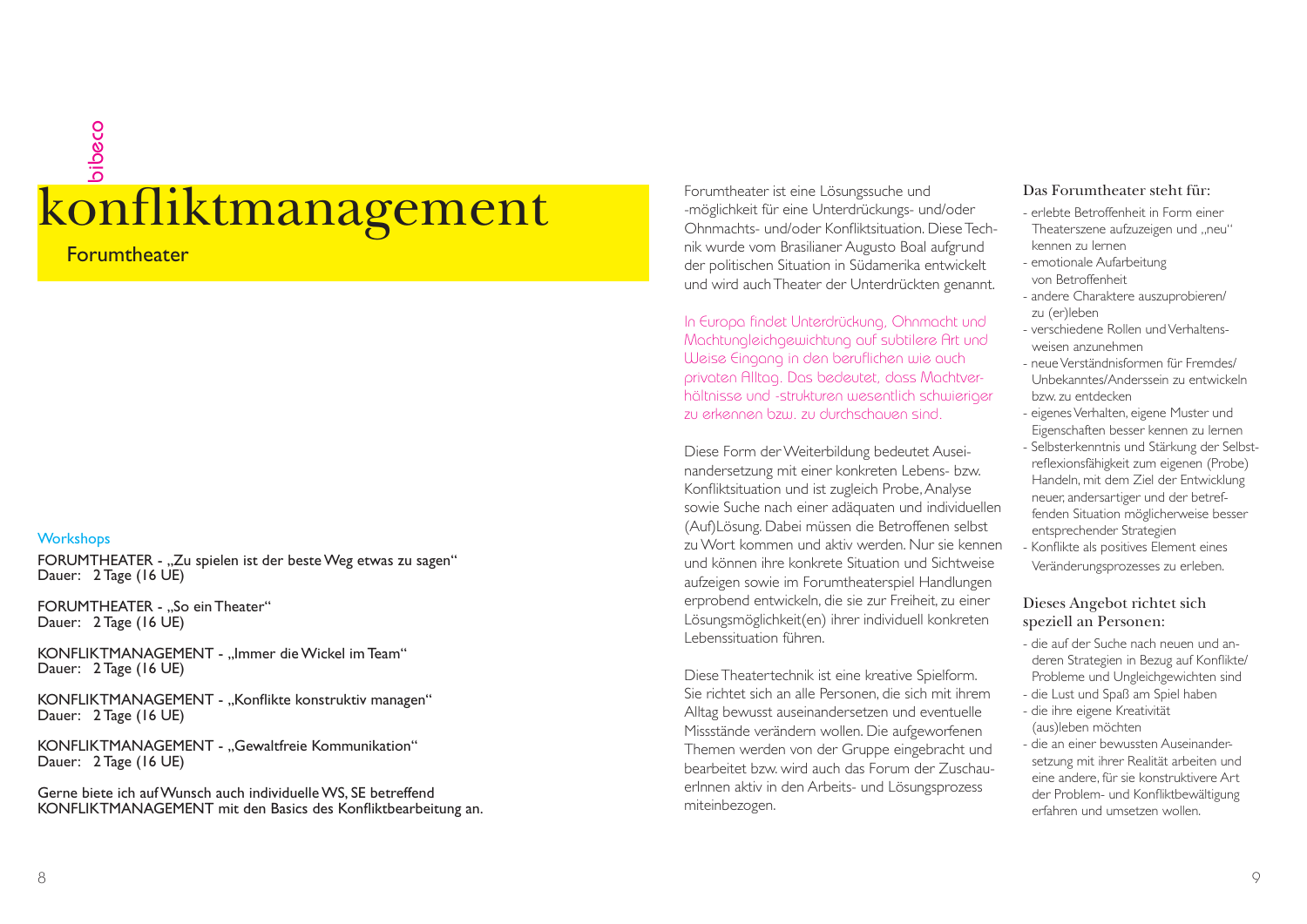## praxisreflexion Die Methode Forumtheater bietet Personen die Möglichkeit erlebte Situationen wie zum Beispiel<br>Konflikte, Ohnmacht und/oder extreme Abhänbibeco

**Forumtheater** 

#### **Workshops**

Dauer: I Tag (8 UE)

sowie weitere Folgetage je nach Dauer der Ausbildung und Notwendigkeit. Ich biete auch fortlaufende Begleitung des Teams/der Teamentwicklung an.

gigkeit in Form eines Stückes, einer Theaterszene aufzuzeigen und so "spielerisch" sichtbar zu machen.

In einem weiteren Schritt ist die Gruppe gefordert die Rolle der/des Protagonistin/en zu übernehmen und neue, eigene Handlungsweisen zu setzen. Dadurch wird eine Veränderung der ursprünglichen Situation herbeigeführt, die viele, neue, andere Re-Aktionen setzt bzw. aufzeigt.

Die im Kopf auftauchende rationale und kognitive Idee und Lösung wird direkt und unmittelbar auf die Handlungsebene transportiert, wodurch sich ihre Andersartigkeit, ihre neue Effizienz schon einmal in der Theaterszene zeigen und bewähren kann. Je mehr Ideen von Seiten der Gruppe kommen und spielend eingesetzt werden, desto reicher wird der Fundus an alternativen Handlungsspielräumen. Die Verbesserung ihrer/seiner Befindlichkeit steht immer im Mittelpunkt.

Diese Theatertechnik ist eine kreative Spielform, die sich an alle Personen richtet, die sich mit ihrem Alltag bewusst auseinandersetzen und Lebenssituationen verändern wollen.

#### Darüber hinaus steht dasForumtheater für:

- erlebte Betroffenheit in Form einerTheaterszene aufzuzeigen und "neu" kennen zu lernen
- emotionale Aufarbeitung von Betroffenheit
- andere Charaktere auszuprobieren/ zu (er)leben
- verschiedene Rollen und Verhaltensweisen anzunehmen
- neue Verständnisformen für Fremdes/Unbekanntes/Anderssein zu entwickeln bzw. zu entdecken
- eigenes Verhalten, eigene Muster und Eigenschaften besser kennen zu lernen
- Selbsterkenntnis und Stärkung der Selbstreflexionsfähigkeit zum eigenen (Probe) Handeln, mit dem Ziel der Entwicklung neuer, andersartiger und der betreffenden Situation möglicherweise besser entsprechender Strategien
- Konflikte als positives Element eines Veränderungsprozesses zu erleben.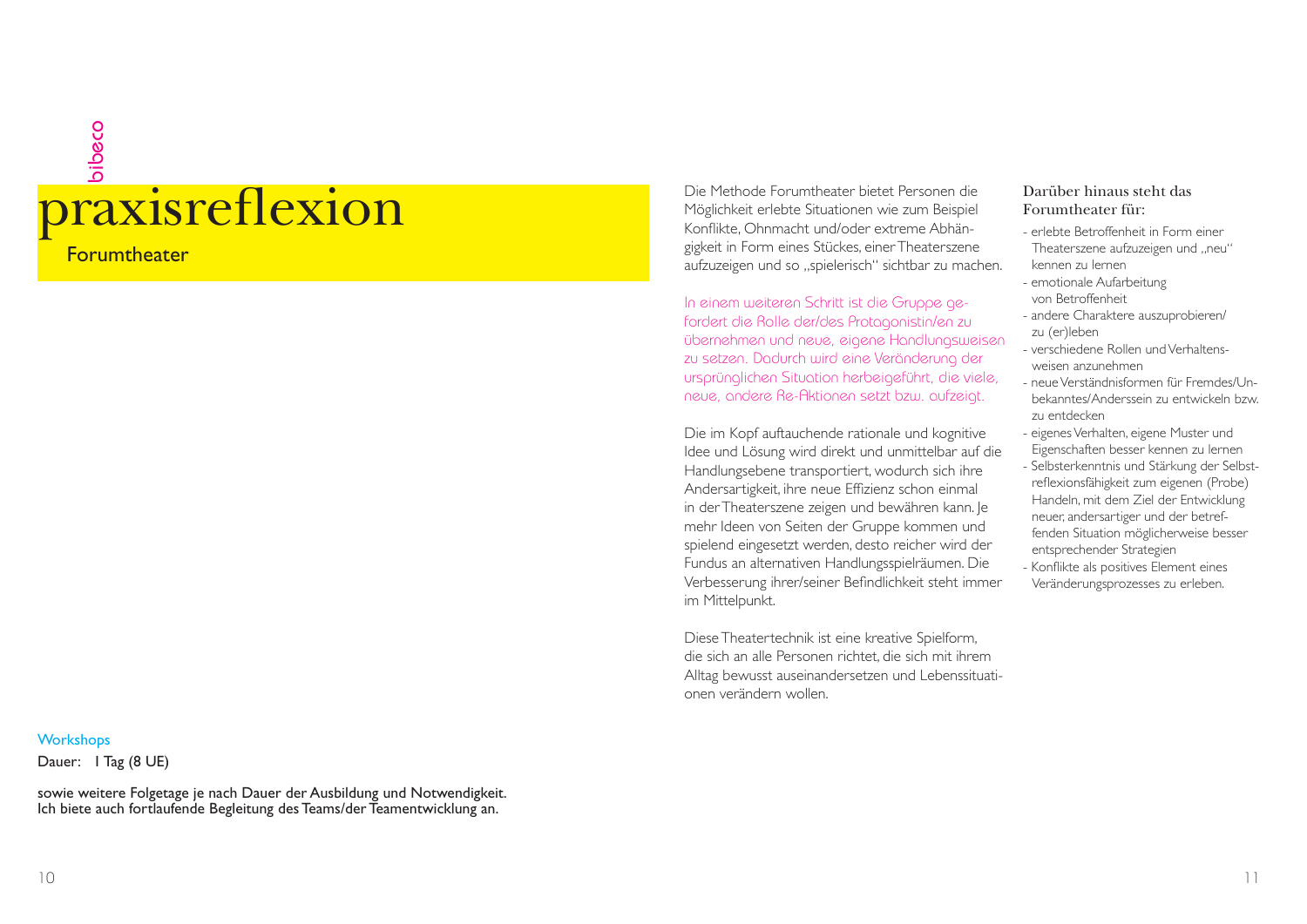### kommunikationbibeco

#### **Workshops**

KOMMUNIKATION - "gewusst wie?" Dauer: 2 Tage (16 UE)

KOMMUNIKATION - "...vom schwierigen Umgang mit Menschen" Dauer: 2 Tage (16 UE)

KOMMUNIKATION - "Sprache - Macht oder Ohnmacht?" Dauer: 2 Tage (16 UE)

KOMMUNIKATION - "Patient Eltern: Eltern- und Angehörigengespräche in der Pflege" Dauer: 2 Tage (16 UE)

Gerne biete ich auf Wunsch auch individuelle WS und SE betreffendKOMMUNIKATION mit den Basics der Kommunikation(swissenschaften) an. Kommunikation findet statt, bewusst und/oder<br>unbewusst. Dabei stolpern viele tagtäglich über<br>sogenannte Missverständnisse, die jede/n weiterführenden Austausch, Kommunikation und/oder Gesprächsführung beeinträchtigen und das Miteinander belasten.

Eine konstruktive, wertschätzende Atmosphäre und die richtigen Techniken entscheiden darüber, ob mit KollegInnen, MitarbeiterInnen oder KundInnen gezielt und erfolgreich - insbesondere auch in stressigen Situationen - kommuniziert wird.

Die Weiterbildungsmaßnahme Kommunikation beschäftigt sich mit allen möglichen Indifferenzen unserer Ausdrucksweisen. Die eigene Kommunikation wird unter die Lupe genommen, die eigene Sprache und verbale Ausdrucksfähigkeit bewusst gemacht. Sie üben konkrete Gesprächssituationen aus Ihrem Arbeitsalltag und bekommen praktische Hinweise, wie Sie Ihre Gesprächskompetenz verbessern können.

#### Im Allgemeinen gilt:

Gedacht bedeutet nicht gesagt Gesagt bedeutet nicht gehört Gehört bedeutet nicht verstanden Verstanden bedeutet nicht einverstandenEinverstanden bedeutet nicht realisierbarRealisierbar bedeutet nicht immerangewendet Angewendet bedeutet nicht gekonnt Gekonnt bedeutet noch lange nicht beibehalten.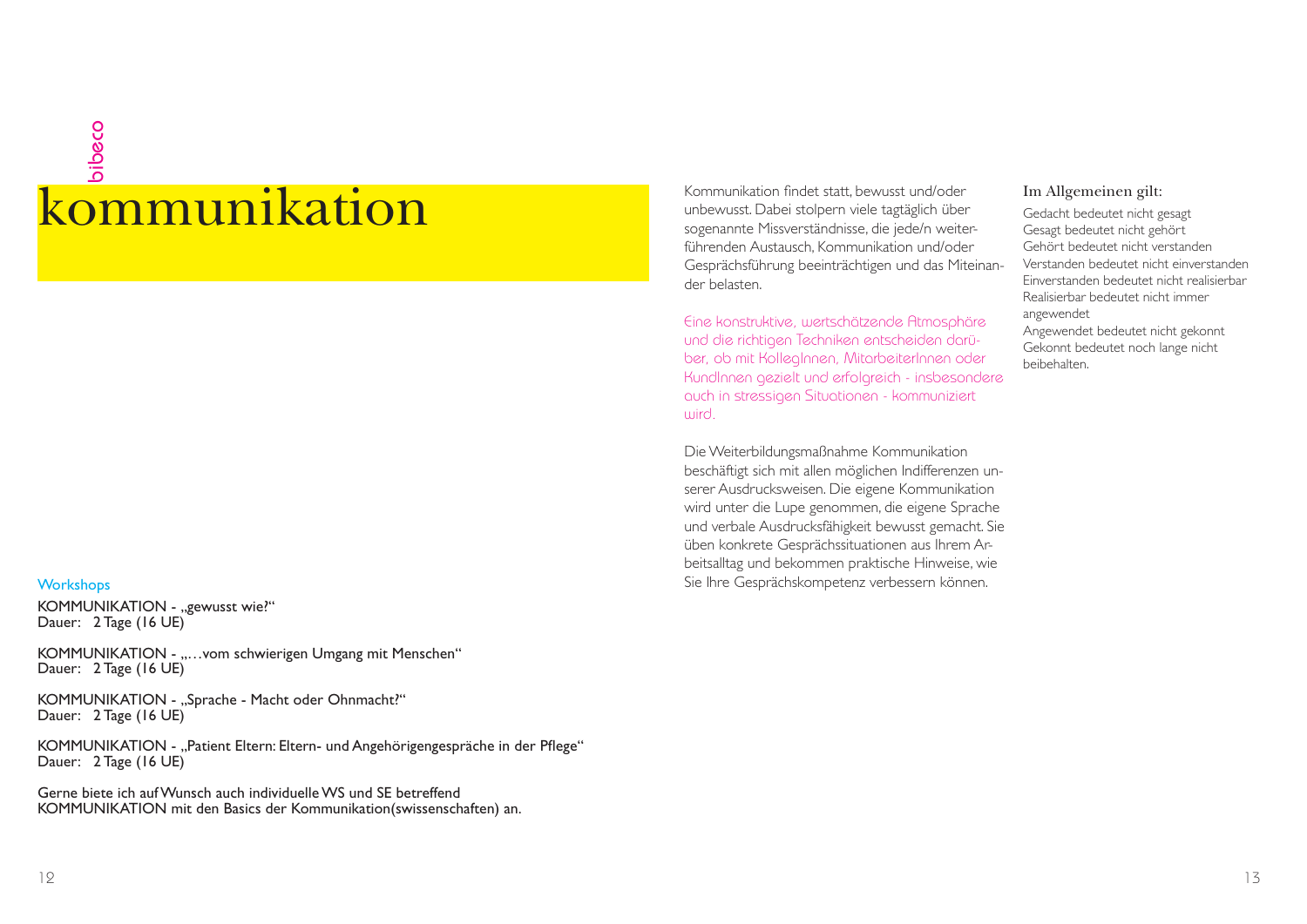### bibeco schlagfertigkeit

Killerphrasen, Stammtischsprüche, Verletzungen und Kränkungen sind im beruflichen Alltag leider an der Tagesordnung. Sie führen dazu, dass sich betroffene Personen verschließen, zurückziehen, unverstanden fühlen und das kann zu psychischen und physischen Erkrankungen führen.

Ein Stück "Umgang" damit stehen im Mittelpunkt und werden geübt.

- verbale Schlagfertigkeit
- gezieltes Agieren statt Reagieren
- Antwort geben statt den Ärger mit nach Hause nehmen
- einfache, gesunde Abgrenzung in Form rethorischer Abwehrtricks.

Jede Gruppe ist einzigartig und ein lebendes, dynamisches, sich ständig wandelndes System. Sie entwickelt, ebenso wie das Individuum eigene Verhaltensmuster und durchläuft ähnliche Entwicklungsstufen. Gerade der psychosoziale Bereich stellt eine große Herausforderung für die in diesem Bereich tätigen Teams und MitarbeiterInnen dar. Ein stabiles, gut kooperierendes, einander stützendes und begleitendes Team ist von großer Bedeutung für die Zufriedenheit und Effizienz der MitarbeiterInnen.

Teamstrukturen zu erkennen, zu verstehen, zu gestalten bzw. diese auch immer wieder auf ihre Sinnhaftigkeit hin zu überprüfen ist eine zentrale Herausforderung jeder Zusammenarbeit. Gleichzeitig gilt es aber auch jedem Teammitglied seinen/ihren Platz zu ermöglichen/ zu geben um eine effiziente und befriedigende Zusammenarbeit zu gewährleisten: "Keiner ist so schlau wie wir alle zusammen."



#### **Workshops**

TEAMarbeit - "Veränderungen - Chance und Herausforderung?" Dauer: 2 Tage (16 UE)

TEAMarbeit - "Von der Gruppe zum Team" Dauer: 2 Tage (16 UE)

TEAMarbeit - "Meinen Platz in der Gruppe finden" Dauer: 2 Tage (16 UE)

TEAMarbeit - .....immer die Wickel im Team" Dauer: 2 Tage (16 UE)

Gerne biete ich auf Wunsch auch WS und SE mit den Basics TEAMARBEIT an.

#### **Workshops**

SCHLAGFERTIGKEIT - ..Mit mir nicht" Dauer: 2 Tage (16 UE)

SCHLAGFERTIGKEIT - "Mir reicht`s" Dauer: 2 Tage (16 UE)

SCHLAGFERTIGKEIT - "Schlagfertig - ja, ich" Dauer: 2 Tage (16 UE)

Gerne biete ich auf Wunsch auch individuelle WS, SE betreffend SCHLAGFERTIGKEIT an.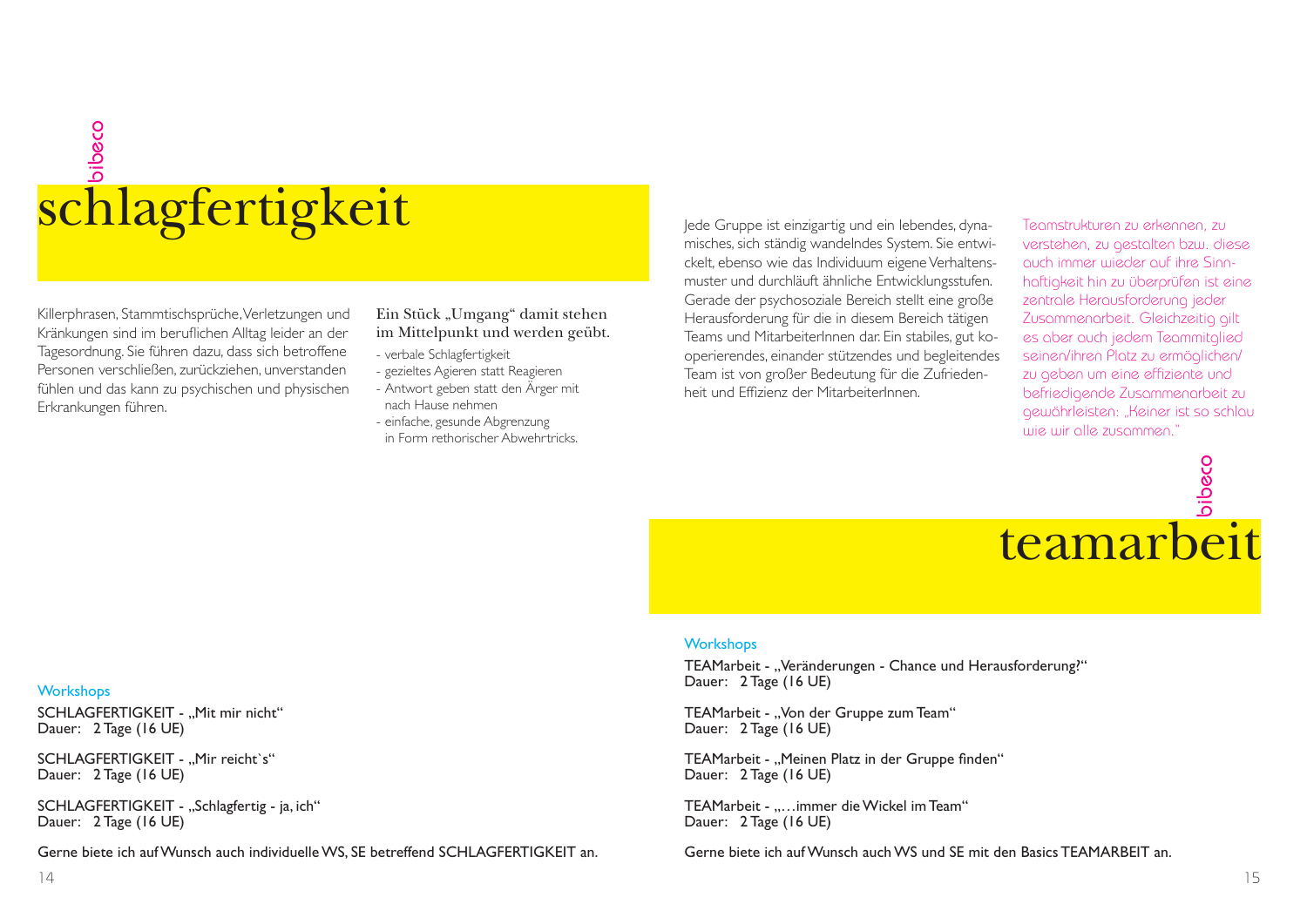### patientInneneducation bibeco

Die zunehmende Anzahl älterer Menschen in unserer Gesellschaft einerseits, die Relevanz chronischer Krankheiten andererseits sowie der wachsende Pflege- und Betreuungsbedarf alter und alleinstehender Menschen stellen eine der größten gesellschafts- und gesundheitspolitischen Herausforderungen unserer Zeit dar. Unter anderem auch, weil an chronischen Krankheiten leidende Menschen eine Pflege implizieren, die zunehmend die Selbstmanagementfähigkeit der PatientInnen zur Grundlage hat.

#### **Lehrgang**

- Modul 1: Einführung in die Pflegeeducation, Theorie und Modelle Modul 2: Grundzüge der Kommunikation und Gesprächsführung Modul 3: Konfliktmanagement und Mediation Modul 4: Beratung und Gesprächsführung Das PatientInnengespräch/das Angehörigengespräch Modul 5: Kreative Modelle in der PatientInneneducation Modul 5: Besondere Belastungen und Herausforderungen für das Pflegepersonal
- Dauer: 52 UE

Gerne biete ich auf Wunsch auch Einzelmodule an.

Dazu kommt eine rasant voranschreitende Entwicklung der biomedizinischen, pharmakologischen und technologischen Medizin und ihr - notwendiger - schrittweiser Einzug in den Versorgungsalltag.

Unter Experten besteht Übereinstimmung, dass zur Beantwortung der mit diesen Entwicklungen einhergehenden Fragen edukative Aufgaben wie Information, Beratung und Anleitung an Bedeutung gewinnen bzw. zukünftig verstärkt zu erbringen sein werden.

Im Pflegebereich werden diese Aufgaben nach wie vor großteils von SozialarbeiterInnen, PädagogInnen, PsychotherapeutInnen, ÄrztInnen und SeelsorgerInnen wahrgenommen. Sie alle beraten, doch ob dabei auch die spezifi schen Belange der Pflege bedacht werden bzw. Berücksichtigung finden darf in Frage gestellt werden. Dabei hat gerade das Pflegepersonal, nicht zuletzt durch die unmittelbare Interaktion mit den PatientInnen, oftmals intime Einblicke in die Lebenssituation, die Alltagsgestaltung, die Lebensgewohnheiten und die Bedürfnisse der betroffenen Menschen. Sie sind daher geradezu prädestiniert die Aufgaben der Information, Beratung und Anleitung zu übernehmen.

#### Die PATIENTINNENEDUCATION

bietet primär in Form von Beratungsgesprächen die Hilfe zur Selbsthilfe an. Dabei wird neben den im Lehrgang zu erwerbenden Kenntnissen und Kompetenzen im besonderen auf die Vermittlung von Fähig- und Fertigkeiten Wert gelegt, die es erlauben

- spezifische Situation immer wieder neu zu erfassen
- fremde, andere Werte zu erkennen und zu akzeptieren
- Vertrauen herzustellen
- Beziehungs- und Sachebene auseinander zu halten sowie
- ethische Verhaltensweisen wie Empathie, Kongruenz, Akzeptanz, als notwendige Bestandteile einer pflegerischen Beratungskompetenz zu trainieren.

Ein eigener Lehrgang ermutigt und befähigt alle Pflegenden diese wichtigen educativen Maßnahmen wahrzunehmen und selbständig durchzuführen.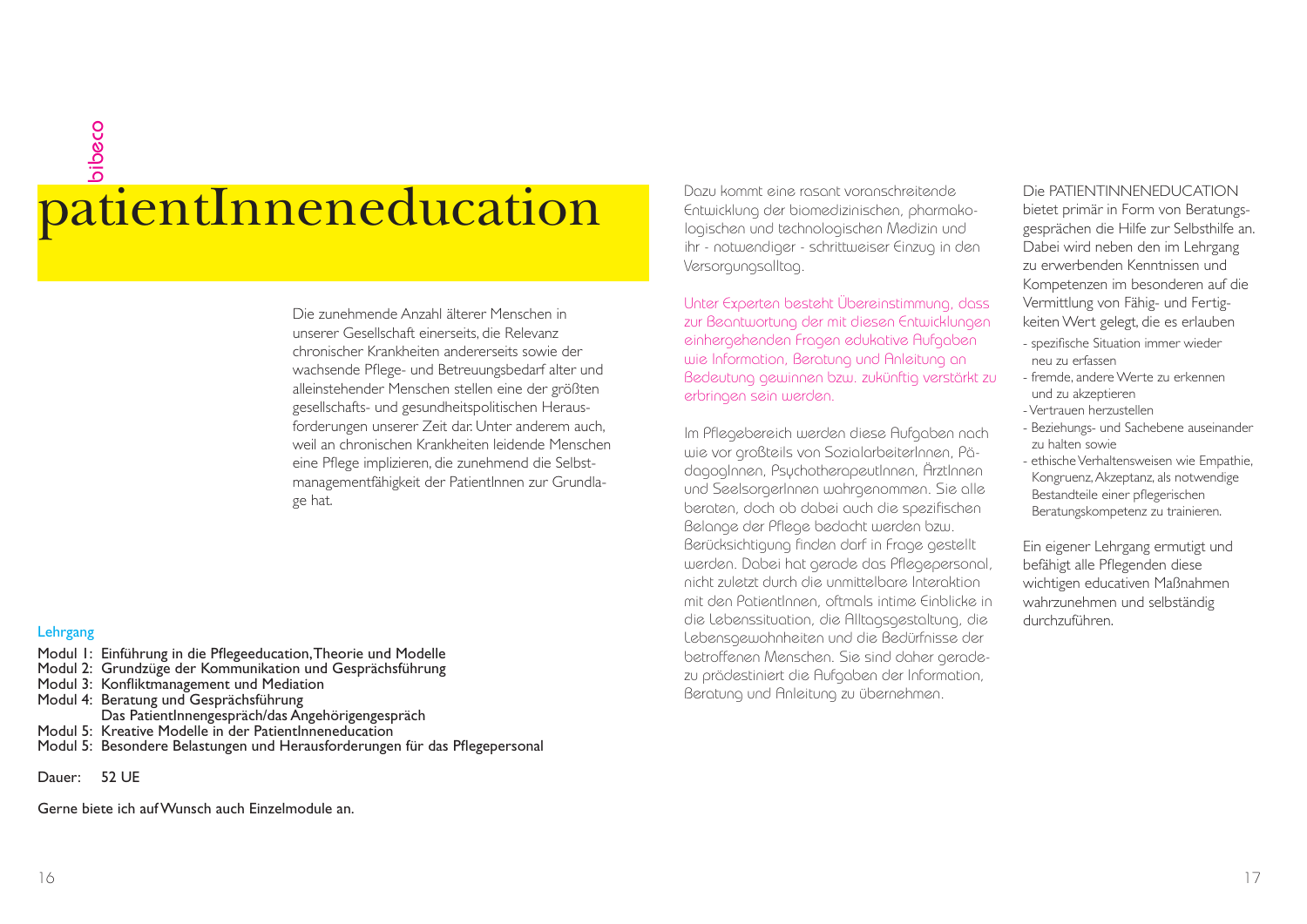### resilienz bibeco

Was hält uns gesund, was macht uns krank? Resilienz – so heißt die seelische Kraft, die Menschen dazu befähigt Niederlagen, Unglücken und Schicksalsschlägen besser und schneller standzuhalten. Das Wort, v. lateinischen resilio (abprallen, zurückspringen) abgeleitet, kommt aus der Physik u. bezeichnet in der Materialforschung hochelastische Werkstoffe, die nach jeder Verformung wieder ihre ursprüngliche Form annehmen.

Im Alltag bedeutet dieser Begriff insbesondere die Stärkung jener Faktoren, die es uns ermöglichen mit schwierigen, belastenden Situationen besser umgehen zu können, aus Krisen gestärkt heraus zu gehen und dafür Sorge zu tragen, die Resilienzfaktoren tagtäglich zu pflegen und zu leben.

#### **Workshops**

RESILIENZ - "Was Kinder stark macht" Dauer: 2 Tage (16 UE)

RESILIENZ - "Was Menschen stark macht" Dauer: 2 Tage (16 UE)

RESILIENZ - ..Was Unternehmen stark macht" Dauer: 2 Tage (16 UE)

RESILIENZ - "Meine eigene Resilienz stärken" Dauer: 2 Tage (16 UE)

Gerne biete ich auf Wunsch auch individuelle WS und SE betreffend RESILIENZ an.

Umgang mit diversen Unterschiedlichkeiten - bewußt - unbewußt - gewünscht - erstrebt passiert!

Der Arbeitsalltag wird immer bunter und vielfältiger sowie flexibler - damit aber unter Umständen auch belastender. Der Begriff der Diversität meint zum einen die Komplexität des heutigen Alltags, zum Anderen macht er auch sichtbar, dass es Grenzen gibt, die es immer wieder zu überwinden gilt um aktiv am Leben teilhaben zu können.

Diese WSs tragen dazu bei Sensibilität zu fördern und zu heben, Handlungsoptionen aufzuzeigen und zu erproben sowie kommunikative Fähigkeiten und Kompetenzen zu stärken. Des weiteren sollen sie aber auch dazu beitragen Diversität als fruchtbare und bereichernde Haltung und Handlung sowohl im beruflichen als auch privaten Kontext zu erleben und auszuüben.



#### **Workshops**

DIVERSITÄT - "Umgang mit Fremden/m" Dauer: 2 Tage (16 UE)

DIVERSITÄT - "Unterschiede hegen - pflegen Sie Unterschiede?" Dauer: 2 Tage (16 UE)

DIVERSITÄT - ..Der/das Fremde in mir?" Dauer: 2 Tage (16 UE)

DIVERSITÄT - "Und wer bist du?" Dauer: 2 Tage (16 UE)

Gerne biete ich auf Wunsch auch individuelle WS und SE betreffend DIVERSITÄT an.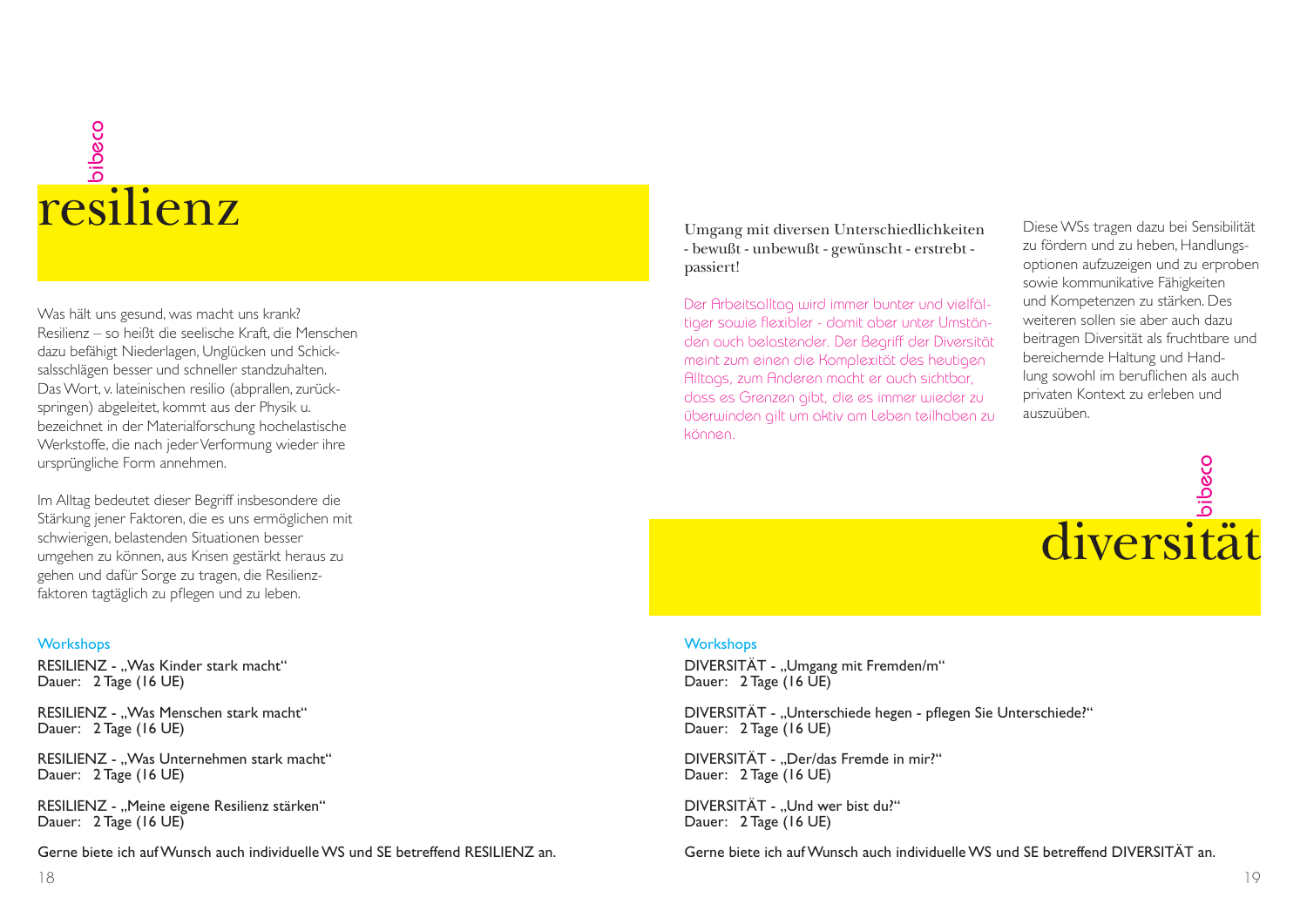### coaching bibeco **Einzelcoaching** Familiencoaching **Teamcoaching**

Das Wesen des Coachings ist die Hilfe zur Selbsthilfe. Auf diesem Weg zur Selbsthilfe bietet Coaching eine ressourcen-, ziel- und prozessorientierte Begleitung an.

Im Mittelpunkt des Coachings steht der Kunde/ die Kundin selbst; Nichts und Niemand sonst. Sie/er bleibt auch die alleinige ExpertIn für ihre/ seine Anliegen. Die jeweilige - persönliche - Zielformulierung erfolgt unter Miteinbeziehung des sogenannten "Zielquadrates", der ökonomischen, sozialen, psychischen und Sinn-Dimension.

#### Ein Coachingprozess durchläuft mehrere Ebenen und Situationen:

- Analyse der Ist-Situation
- private und berufliche Zielfindung
- Analyse der vorhandenen Ressourcen
- Berufsorientierung
- Analyse der persönlichen Fähigkeiten und Stärken
- Analyse persönlicher Erwartungen, Wünsche und Sehnsüchte
- 
- Entdeckung der eigenen Kraftquellen und ihrer Nutzung
- Erarbeitung von Lösungsstrategien.

Entspannungstechniken und imaginative Techniken nehmen einen wichtigen präventiven und therapeutischen Stellenwert in unserem Alltag ein. Das Spannende ist, jeder Mensch kann sich diese Techniken selbständig aneignen und individuell in den persönlichen Alltag integrieren.

#### Entspannung hat im wesentlichen drei Funktionen:

- sie schützt die Körperorgane präventiv vor unnötiger Beanspruchung
- sie fördert aus therapeutischer Sicht den Stressabbau
- als Bewältigungsstrategie ermöglicht sie es innerlich zur Ruhe zu kommen und dadurchneue Klarheit zu gewinnen.

Ein entspannter Mensch findet leichter Zugang zu positiven Gedächtnisinhalten und erfährt Erleichterung von Anspannung und/oder Belastung.

In den Workshops wird mit verschiedensten Techniken wie Meditation, Autogenem Training, Ganzheitlicher Massage, Polarity, Imaginativen Techniken usw. gearbeitet; aktiv wie passiv. Dazu werden Musik und Tanz das Training, den Entspannungsfluss, begleiten und freigesetzte Energien bewusst gemacht. Leichte Anwendbarkeit zu Hause sowie Freude, Spaß und Genussvermittlung sind weitere Anliegen der Psychohygiene.

Theoretische Wissensvermittlung über Kennzeichen einer drohenden Erschöpfung, Methoden der Entspannung und weitere unterstützende Möglichkeiten begleiten die Workshops. Praktische Übungseinheiten mit dem Erarbeiten eines persönlichen Psychohygieneplans ermöglichen die individuelle praktische Umsetzbarkeit im Alltag.



#### **Workshops**

RUHE UND GELASSENHEIT LERNEN - ..Sich selbst `was Gutes tun" Dauer: 2 Tage (16 UE)

SEELISCHE FITNESS IM ARBEITSALLTAG - "lederzeit und immer" Dauer: 2 Tage (16 UE)

BURN-OUT - ..Was tun?" Dauer: 2 Tage (16 UE)

Gerne biete ich auf Wunsch auch individuelle WS und SE betreffend PSYCHOHYGIENE an.

#### **Workshops**

Ich biete Persönlichkeitscoaching, fachspezifisches Coaching, Rollencoaching, Situationscoaching sowie Teamcoaching an. Das Coaching richtet sich sowohl an Einzelpersonen, wie auch an Teams und Organisationseinheiten.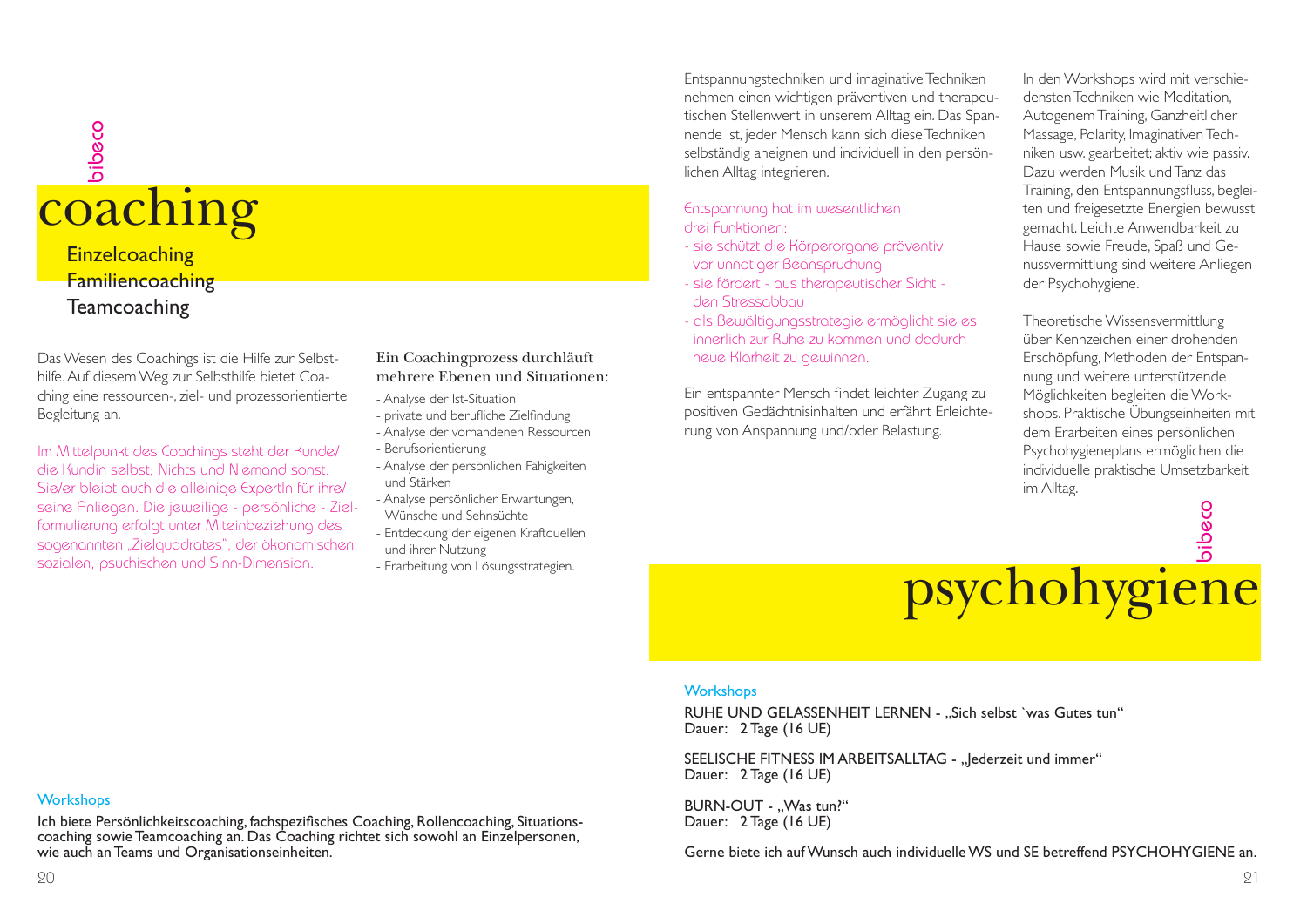## konzeptbildung bibeco

Sollte es in ihrem Verein, ihrer Einrichtung, ihrer Organisation, ihrem Unternehmen andere Schwerpunkte und/oder Fragestellungen geben, analysiere, benchmarke und konzeptioniere ich gerne ihr individuelles und/oder auch situatives Anliegen bzw. ihren (Weiter)Bildungsbedarf.

#### Bei Bedarf organisiere und/oder referiere und/oder moderiere ich auch gerne zu folgenden Themen:

- Ethik und Menschenbilder
- Kommunikation und Gesprächsführung
- Konflikttraining, Konfliktbewältigung
- Teamarbeit
- Empowerment
- Pädagogische Themen
- Entspannung und Meditation
- Moderation von Veranstaltungen
- Leitung von Diskussions- und Gesprächsrunden.



Abkürzungen:

- ZG: Zielgruppe(n)
- WS: Workshop
- SE: Seminar
- UE: Unterrichtseinheit (45 Min.)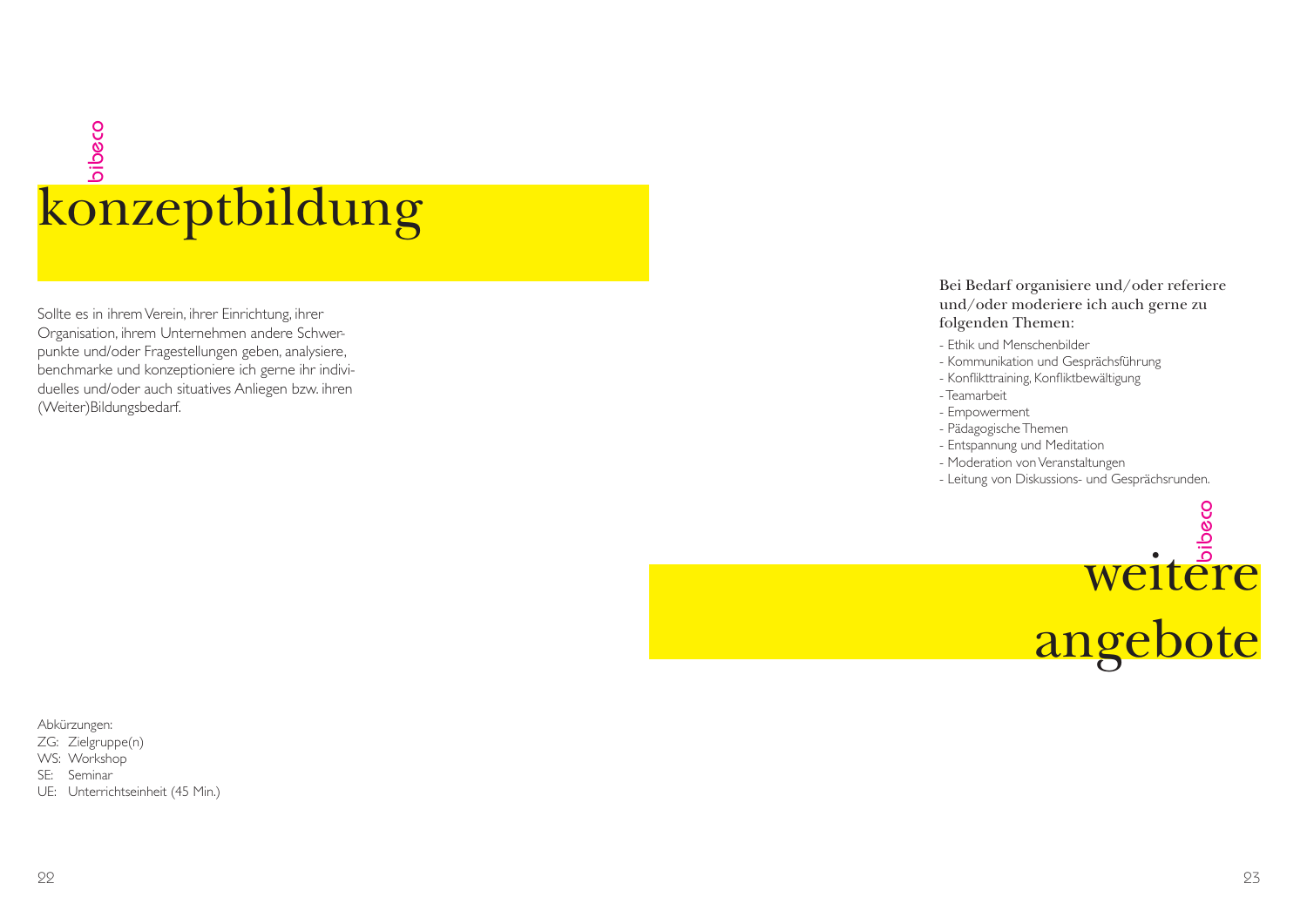## uber mich

#### gesunde Bildungsangebote

Mag.a Martina Bauer Haydngasse 3/17 A-1060 Wien

Mobil +43 [0]676/ 900 46 95 martina.bauer@bibeco.atwww.bibeco.at

Für Fragen und Termine stehe ich Ihnen gerne persönlich zur Verfügung.

Kontaktieren Sie mich bitteunter 0676/900 46 95 und/oder senden Sie eine email anmartina.bauer@bibeco.atDanke.

#### Jahrgang 1965

- Diplomierte Kinderkranken- und Säuglingsschwester
- Diplomierte Sozialarbeiterin
- Pädagogin/Sonder- und Heilpädagogin
- Empowermenttrainerin
- Spiel- und Medienpädagogin
- Ausbildung in Ganzheitlicher Massagetechnik
- Lehrende für Gesundheits- und Krankenpflege
- Coach
- Ausbildung in Meditation und Achtsamkeit.

Langjährige Berufstätigkeit im Gesundheits- und Sozialwesen



#### Seit 1996 freiberufliche Tätigkeit in den Bereichen:

- Kommunikation
- Konflikt- und
- Beschwerdemanagement - Arbeits- und Selbstmanagement
- Selbstbehauptung Selbstbewusstsein Selbstverteidigung
- Forumtheater
- Entspannungstechniken
- Diversität
- Resilienz
- Schlagfertigkeit (De-Eskalation).

Seit 2003 Lehr- und Fortbildungstätigkeit in verschiedenen Ausbildungs-, Weiterbildungs- und Fortbildungseinrichtungen des Gesundheits- und Sozialwesens sowie im pädagogischen Bereich, an Fachhochschulen, in freier Praxis als Coach, psychosoziale Beraterin und Erwachsenenbildnerin.

Mein persönliches Leit- und Lernmotiv: "DER MENSCH WIRD AM DU ZUM ICH." Martin Buber (1878 - 1965)